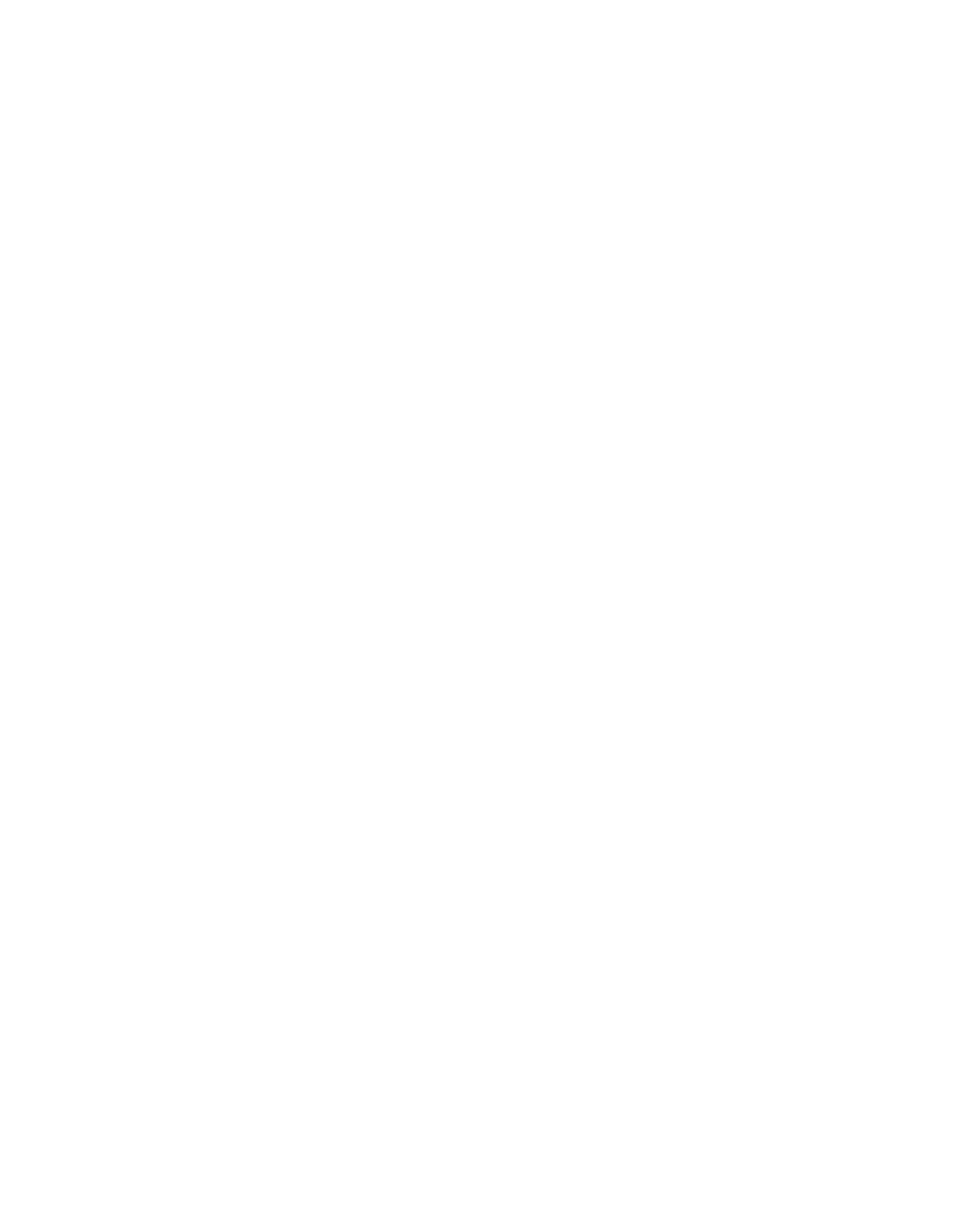# **"Junior Camp Counselor" Application** For Annunciation Catholic School Saints Shine Summer Camp

This application is for a program for *students ages 12-14* who are interested in volunteering to be "junior camp counselors." These positions are limited; students are selected by the following application & a followup interviewprocess.

### **Section I: Basic Information**

|                                                               | "Junior Camp Counselor" Information:                                                                                                                                                                                           |
|---------------------------------------------------------------|--------------------------------------------------------------------------------------------------------------------------------------------------------------------------------------------------------------------------------|
|                                                               |                                                                                                                                                                                                                                |
|                                                               |                                                                                                                                                                                                                                |
|                                                               |                                                                                                                                                                                                                                |
|                                                               |                                                                                                                                                                                                                                |
|                                                               |                                                                                                                                                                                                                                |
|                                                               |                                                                                                                                                                                                                                |
|                                                               |                                                                                                                                                                                                                                |
|                                                               | Parent 1 Name: 1 Name: 1 Name: 1 Name: 1 Name: 1 Name: 1 Name: 1 Name: 1 Name: 1 Name: 1 Name: 1 Name: 1 Name: 1 Name: 1 Name: 1 Name: 1 Name: 1 Name: 1 Name: 1 Name: 1 Name: 1 Name: 1 Name: 1 Name: 1 Name: 1 Name: 1 Name: |
|                                                               | Parent cell: Parent Email: Parent Email:                                                                                                                                                                                       |
|                                                               | Parent 2 Name: 2008 and 2 Name and 2 Name and 2 Name and 2 Name and 2 Name and 2 Name and 2 Name and 2 Name and 2 Name and 2 Name and 2 Name and 2 Name and 2 Name and 2 Name and 2 Name and 2 Name and 2 Name and 2 Name and  |
|                                                               | Parent cell: Parent Email: Parent Email:                                                                                                                                                                                       |
|                                                               |                                                                                                                                                                                                                                |
|                                                               | Relationship to student:                                                                                                                                                                                                       |
|                                                               |                                                                                                                                                                                                                                |
|                                                               | Home/cell: Relationship to student:                                                                                                                                                                                            |
| Please circle the weeks you would like to serve:<br>June 6-10 |                                                                                                                                                                                                                                |
| June 13-17                                                    | July 11-15                                                                                                                                                                                                                     |
| June 20-24<br>June 27 - July 1                                | <b>July 18-22</b><br>July 25-29                                                                                                                                                                                                |
| NO CAMP July 4-8                                              | Aug 1-5                                                                                                                                                                                                                        |